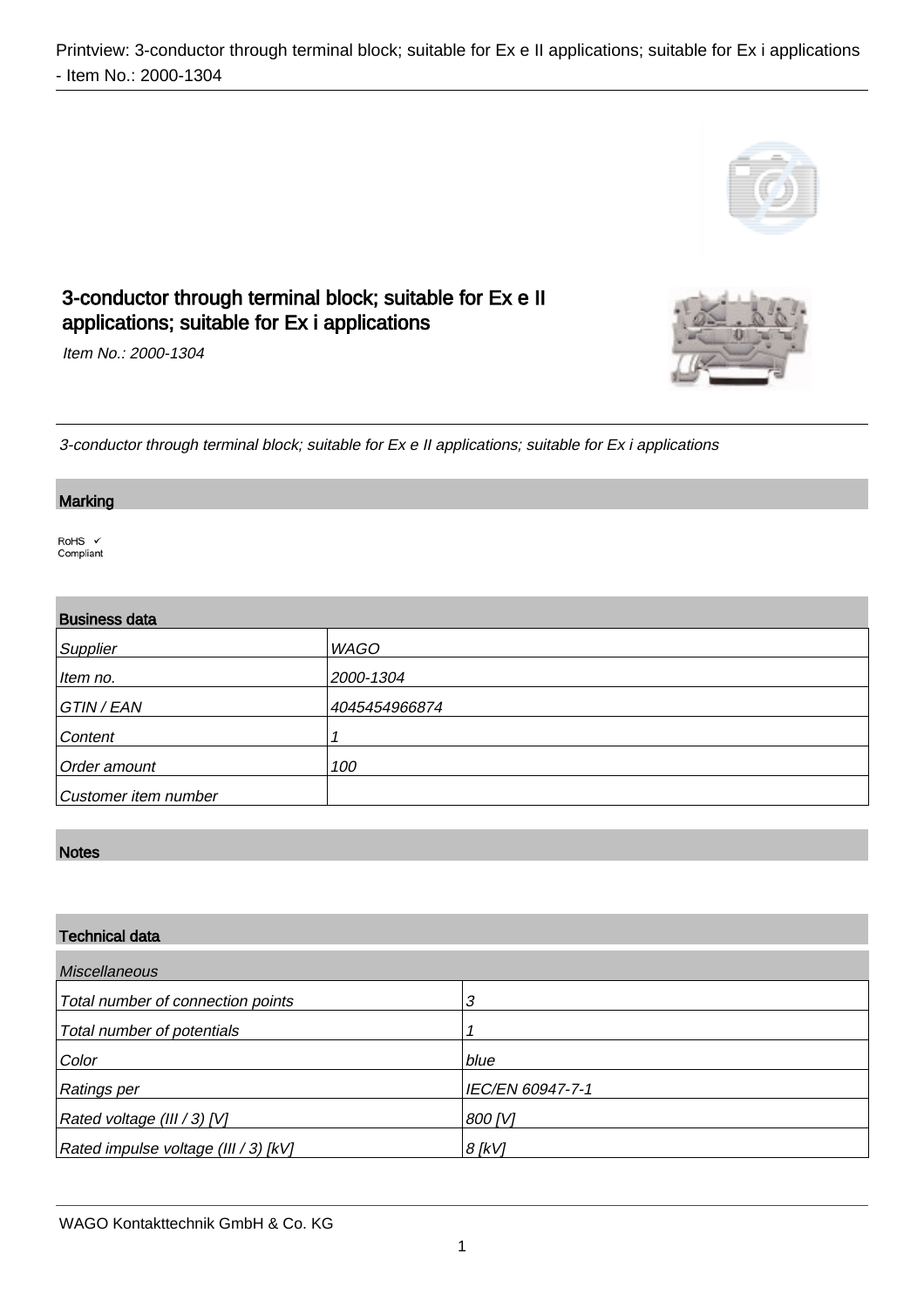| <b>Technical data</b>                                      |                                         |  |
|------------------------------------------------------------|-----------------------------------------|--|
| Rated current [A]                                          | 13.5 [A]                                |  |
| Rated current (2) [A]                                      | 18 [A]                                  |  |
| Rated voltage EN (Ex e II) [V]                             | 550 [V]                                 |  |
| Rated current (Ex e II) [A]                                | 13 [A]                                  |  |
| Rated current (Ex e II) with jumper [A]                    | 12 [A]                                  |  |
| Number of levels                                           | 1                                       |  |
| Connection technology                                      | Push-in CAGE CLAMP®                     |  |
| Number of connection points connector                      | $\boldsymbol{\mathcal{S}}$              |  |
| <b>Actuation type</b>                                      | Operating tool                          |  |
| Connectable conductor materials                            | Copper                                  |  |
| Nominal cross section                                      | $1$ mm <sup>2</sup>                     |  |
| Solid conductor                                            | $0.14 1.5$ mm <sup>2</sup> / 24  16 AWG |  |
| Solid conductor, push-in termination                       | $0.5 1.5$ mm <sup>2</sup> /20  16 AWG   |  |
| Fine-stranded conductor                                    | $0.14 1.5$ mm <sup>2</sup> / 24  16 AWG |  |
| Fine-stranded conductor with ferrule, push-in termination, | $0.5$ mm <sup>2</sup> / 20 AWG          |  |
| т                                                          |                                         |  |
| <b>Strip length</b>                                        | 9  11 mm / 0.35  0.43 lnch              |  |
| Type of wiring                                             | Front-entry wiring                      |  |
| Design                                                     | horizontal                              |  |
| <b>Marking level</b>                                       | Center/side marking                     |  |
| Insulating material                                        | Polyamide 66 (PA 66)                    |  |
| Fire load [MJ]                                             | 0.092 [MJ]                              |  |
| Weight [g]                                                 | <u>4.32 [g]</u>                         |  |
| Width                                                      | 3.5 mm / 0.138 Inch                     |  |
| Height from upper-edge of DIN-35 rail                      | 32.9 mm / 1.295 Inch                    |  |
| Depth                                                      | 58.2 mm / 2.291 Inch                    |  |
| Type of mounting                                           | DIN-35 x 15 carrier rail                |  |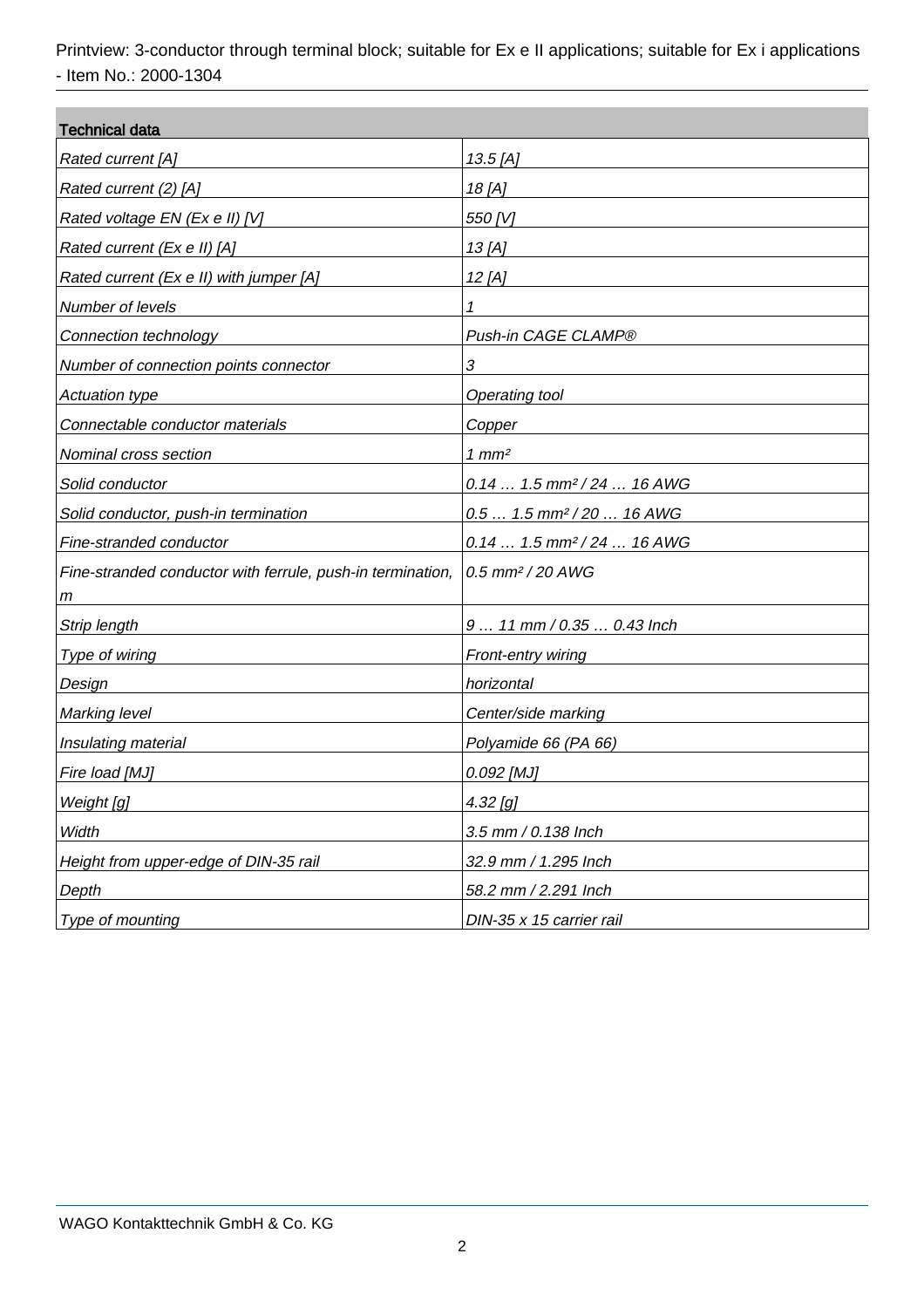## Images & drawings